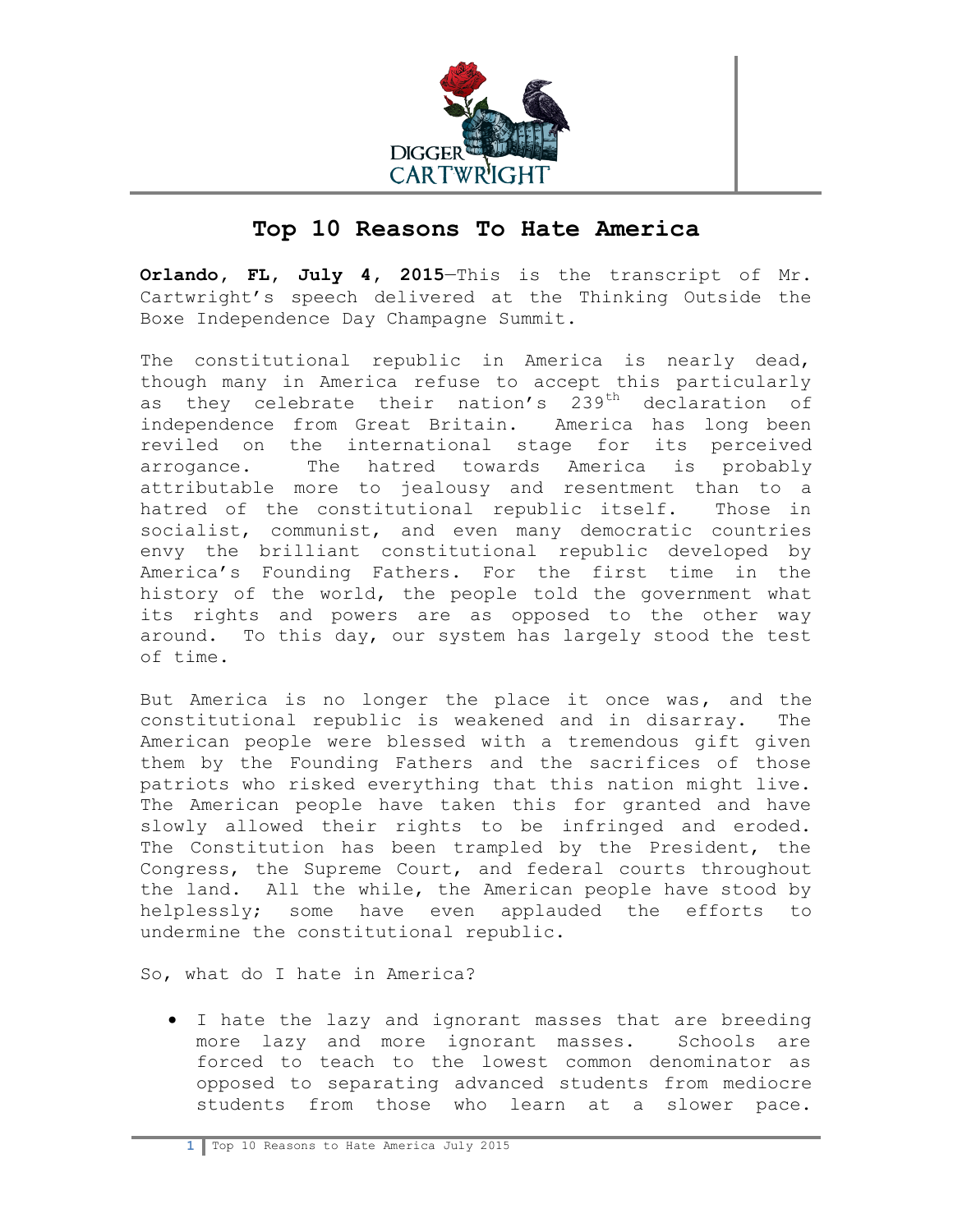

Schools are failing the kids, but so are the parents who need to take a more proactive approach in their kids' lives. Kids need to learn a thing or two about hard work and the benefits of a good education.

Jobs aren't being stolen by immigrants. A lot of Americans are too lazy to work and too stupid to do the work because they don't apply themselves and don't work to get the benefits of free K-12 educations. Kids today would rather have stuff handed to them on a silver platter than to work for it, and the parents have contributed to this laziness. Applying oneself in school and hard work pay off. This isn't an opinion. This is fact. Lazy, ignorant kids grow up to be lazy, ignorant adults. There's no excuse for being lazy or ignorant in America, but the epidemic of people being ate up with stupid is growing in this country. Let's promote hard work and education. I've preached for a long time to return to the Jamestown colony principle: If you don't work, you don't eat (with exceptions for those who are too old or too infirm, not including too lazy or too fat to work or those who have been put on "disability").

 I hate the media. Our Founding Fathers recognized that the press plays a vital role in our constitutional republic. They are supposed to keep the public informed about the events that matter, the events that impact our lives. They are supposed to be impartial and objective. In the last several decades, however, the rise of the 24-hour news outlets has resulted in increased media bias and partisanship. The media no longer reports the news; they "make" the news. If they're not pushing a political agenda, they're "spinning" a story for political or other agendas. They're always seeking sensationalism and controversy. In this, they do not help the general public; they hurt the general public. They manipulate the facts for their own agendas. They lie to the American people who don't take the time to fact check what's reported. They tell the public what they want the public to hear. They lie and manipulate while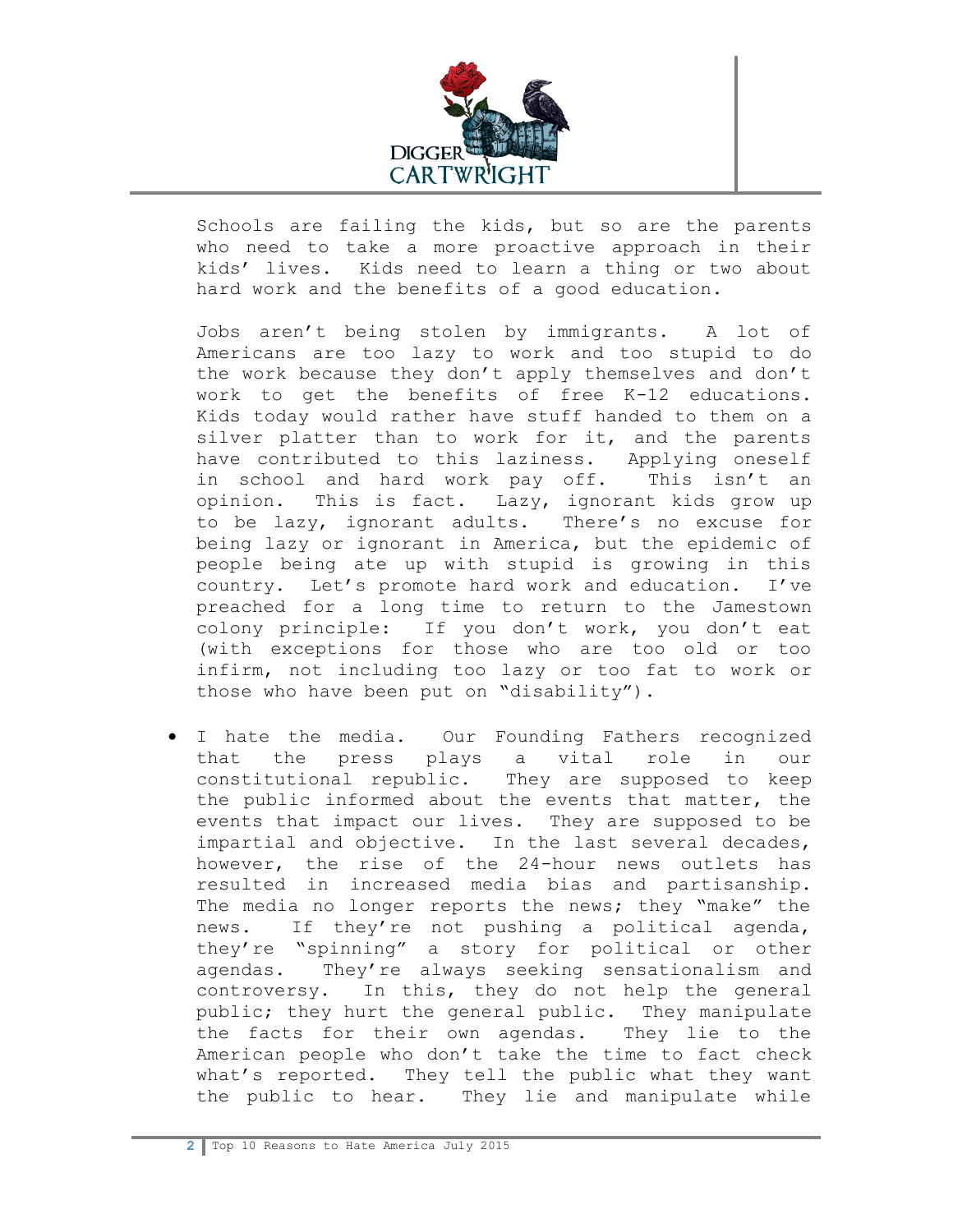

waving the flag and hiding behind the Bill of Rights when it is convenient for them to do so. They tear down good people and gain sadistic pleasure from it. They are not friends of the constitutional republic anymore, and they are not friends of the American people. There is evil in what they do. The press is, in this day and age, the enemy. They need to report the facts and only the facts. They do not need to spin the stories or sensationalize them. They need to be objective and unbiased in their reporting and leave out their editorial comments. Let the American people come to their own conclusions on what you report.

- I hate the entitlement system which today represents the financial rape of the American taxpayers and provides a disincentive to work and succeed. Welfare is the modern day plantation. Recipients are slaves to the plantation owner—in this case, the politicians and the federal government. Welfare recipients are wholly dependent on the ruling political class for food, clothing, housing, and so on. In return, they are expected to vote a certain way…and they do. More and more people are becoming slaves on the plantation of Uncle Sam, and many of these people are not even US citizens. There's something fundamentally wrong with this. More importantly, we are near the point where almost 50% of the population is not contributing financially to the system. This doesn't mean they're receiving welfare or benefits; they may simply not be paying into the system. America cannot survive where half the population is living off the other half of the population. Everyone in America needs to contribute to the system in some way, no matter how great or how small, to make America work. Again, I return to the principle of the Jamestown colony: if you don't work, you don't eat.
- I hate the politicians in America who are largely corrupt, gutless, cowards looking for personal profit and enrichment. Congressmen and Senators enter office as men of modest means but quickly become millionaires. They are wined and dined by lobbyists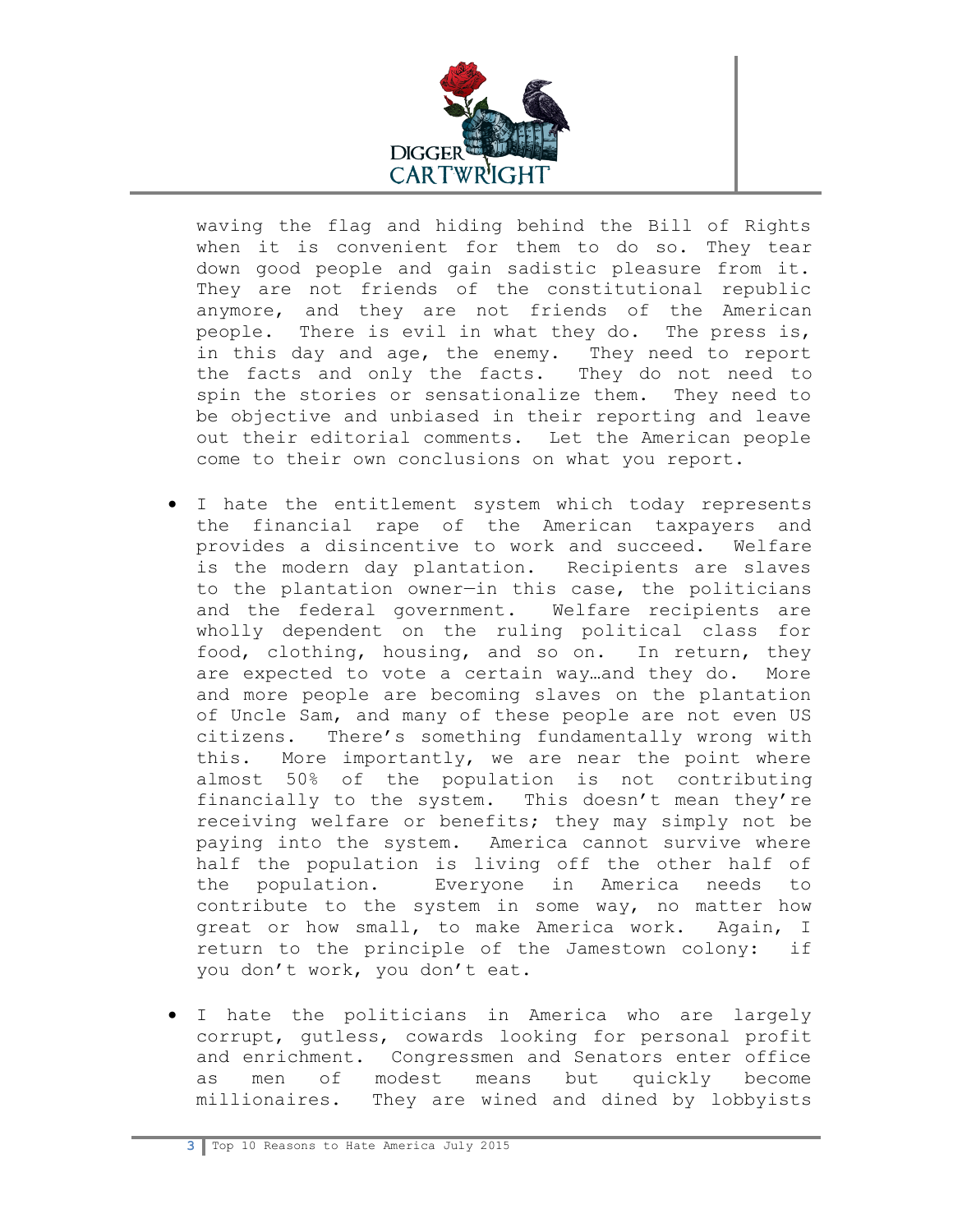

and special interest groups. They are enriched by selling their votes and their influence in the Congress. They are like fat plantation overseers who benefit from the toil of others while enslaving others with handouts for political purposes. They say one thing to get votes then do another when they are in office. They become part of the establishment, and the establishment has become the enemy of the people and the enemy of our constitutional republic.

Our Founding Fathers served for the good of the country, and when their terms were done they went back to being planters, merchants, professionals, and so on. They didn't make a career out of public service only to enrich themselves.

We are no longer a nation with elected leaders who are our peers. We are a nation ruled by an oligarchy and an elite political class who believe they know more than the rest of us and who feel they are entitled to be sent to Washington. We are like the French in the years before their revolution. The politicians in Washington aren't looking out for the American taxpayer; they're looking out for themselves.

 I hate the push for political correctness in America. This media concoction is trampling over the  $1^{st}$ Amendment. We can't call someone fat or short for fear it may hurt their feelings. We can't say anything bad about anyone. I certainly don't favor racism or bullying, but simply saying someone is fat doesn't constitute a hate crime. Calling a midget a midget shouldn't be offensive. Calling illegal immigrants criminals shouldn't cause people to gasp. If they have come to America illegally, they are criminals; they've broken the law. If that hurts their feelings, too bad. People need to get thicker skin. We have the right to call Islamic extremists terrorists. The rebels in Syria aren't freedom fighters; they're terrorists. I have the right to call someone fat and lazy as much as they have the right to call me Ichabod Crane or Slim Jim. Let's get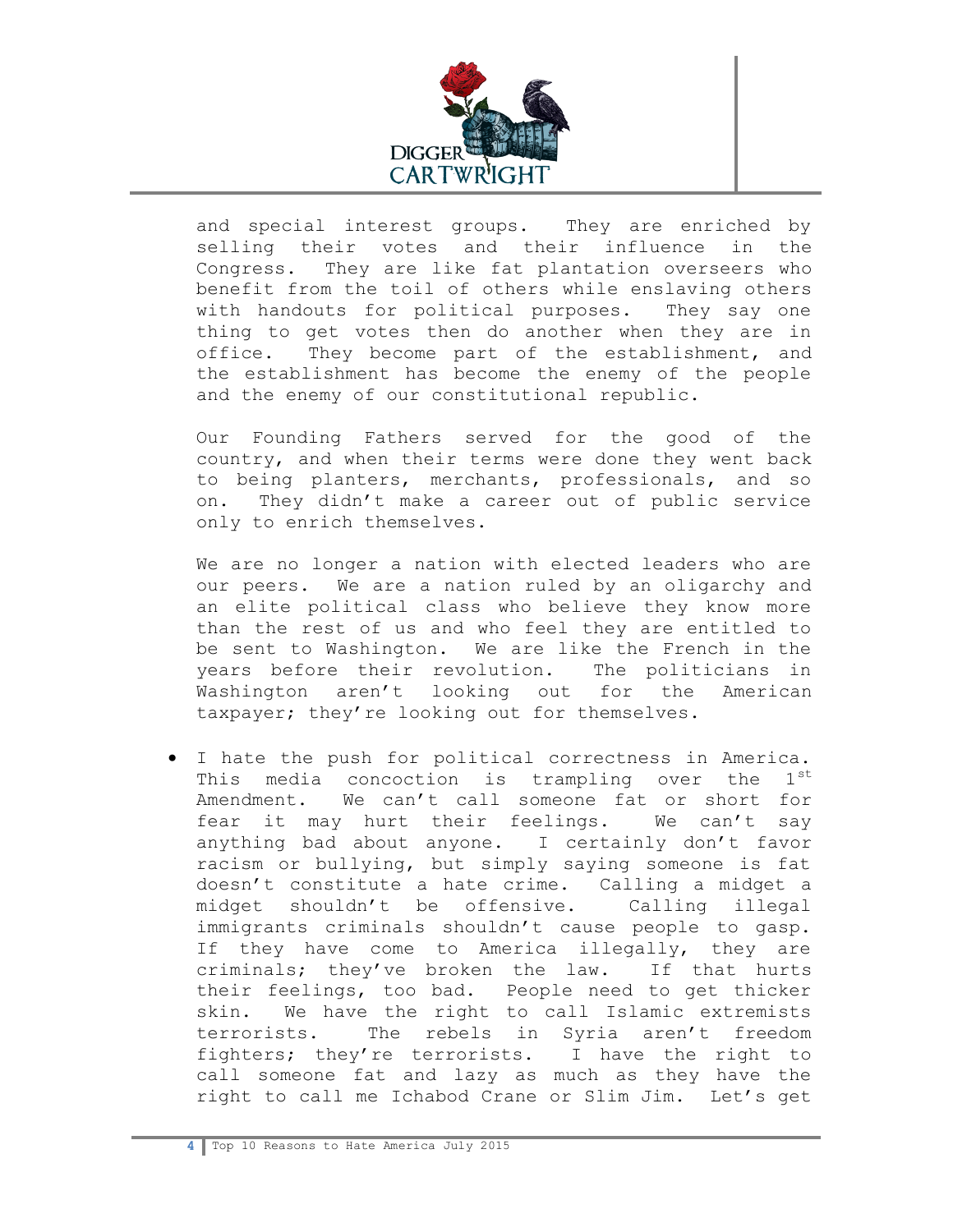

back to calling a spade a spade. We have more important things in America to worry about than if someone gets offended by lack of political correctness. The media's bullying of the American people for saying something they in the media deem politically incorrect has scared people into silence. This is abjectly wrong. Americans need to fight back against the media's bullying tactics and political correctness bullshit.

- I hate the redistribution of wealth from those who contribute to the success of America to those who are bringing America down. Half of the American people are paying taxes to support half of the American people who are just takers from the system. Half are paying in to provide benefits and services for all 100%. This is unsustainable in the long-term, as it creates a disincentive for work and success. The efforts of the media and politicians to demonize those who are successful, whether individuals or corporations, are appalling. Success should be applauded not denigrated or penalized.
- I hate that America is weak; we don't strand for strength, or for that matter anything anymore. Our priorities have become mis-aligned. Islamic extremism is on the rise throughout the world and even here at home. ISIS and ISIL are getting better organized, better equipped, and more influential in Iraq and Syria. They are terrorizing the people of these nations and plotting attacks against America and our allies. Here at home, radical Islam is on the rise. The atrocities—the mass executions, the murders, and so on—that the terrorists are committing in Iraq can just as easily happen here. While the Department of Homeland Security and intelligence agencies work hard to protect the American people, our military is becoming weaker.

Our leaders are more concerned with protecting the rights of Muslims to wear burkas than they are with protecting the safety and rights of Americans. Our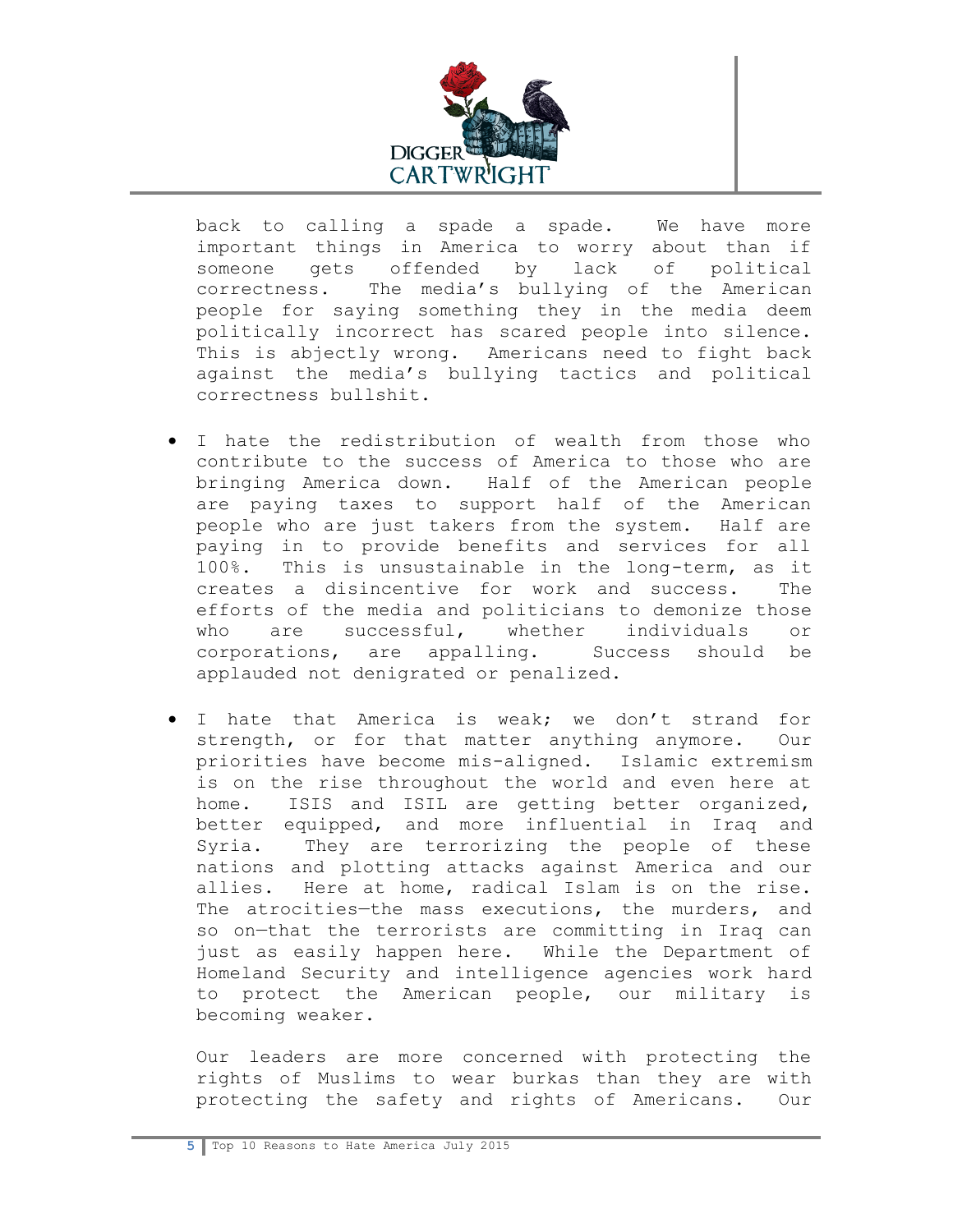

leaders bow down to those who do not acknowledge our Christian values and who want to destroy those values.

We used to be a nation of law and order, but in the last few months we have seen rioting and lawlessness take over places like Ferguson and Baltimore; all the while, law enforcement stood idly by while private property was looted, burned, and destroyed. Some feel this is acceptable behavior, but this shows an unwillingness of leaders to maintain order and punish those who break the law. We used to stand for military might, strength, strong foundational values, peace and freedom. Wrongdoers were brought to justice and punished.

Now, our own leaders have engaged in efforts to denigrate America throughout the world and here at home with apologies, inaction, and unresponsiveness. We are no longer respected in the world; we are seen as weak. Worse, our focus on inconsequential matters in the entertainment world and an investigation into FIFA, which is of no relevance to the American taxpayers, are orchestrated to divert our attention from the failings of Washington and from the true problems plaguing our nation. Our nation has over \$18 trillion in national debt and over \$120 trillion in unfunded liabilities, yet the big news of late has been allowing gays to get married. What's more important: an issue for a group of people who represent less than 2.5% of the total population or an issue that equates to nearly \$500,000 for every single person in America or the possibility of terrorist attacks here in America?

 I hate that the federal government is becoming a "nanny" state. The government wants to take care of you from cradle to grave and in return you're expected to vote a certain way. More importantly, to accomplish this, you're expected to willing subrogate many of your rights to Washington. An all powerful and dominant federal government is the furthest thing from what the Founding Fathers envisioned in America.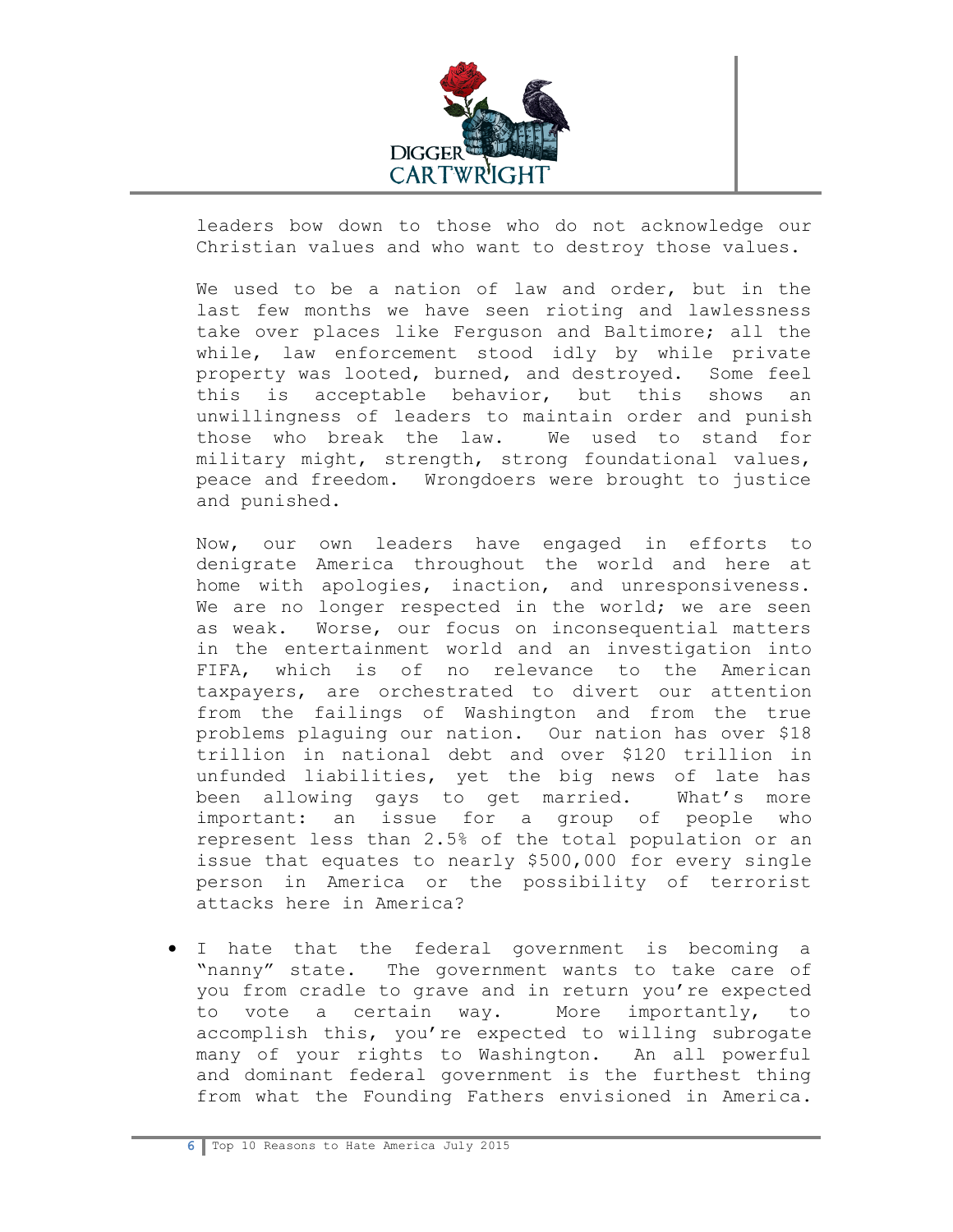

The American people, though complacency, ignorance, laziness and greed, have allowed Washington to embark on a massive power grab that has resulted in a trampling of the Constitution and an increasingly dangerous concentration of power and dominance over nearly every aspect of citizens' lives. Government funded and run healthcare gives the federal government virtual control over life and death. Those who think this isn't the case have their heads buried in the sand or are either too stupid or blind to accept the truth. Our constitutional republic is slowly being replaced with a socialist oligarchy. All the while the American people are more concerned with who's wearing panties this week and who isn't. This concentration of power in Washington is dangerously destabilizing for America. Social and economic programmes are being developed to fundamentally transform America and the lives of ordinary Americans. The burden for the ever expanding federal government is being placed upon half of the American people who actually pay taxes. Unfunded federal liabilities amount to nearly \$500,000 per person in America. The responsibility for this financial burden will ultimately be increasingly borne by a smaller and smaller portion of the population. Beyond the financial cost, there are other consequences of a growing nanny state: as the federal government increases, the rights of the people decrease.

 I hate that our federal elections are rigged. The last two presidential elections have been rife with voter fraud which has been widely documented. Yet, nothing has happened. No one has been imprisoned for the fraud perpetuated against the American people. Illegals have been allowed to vote. Legitimate voters have been allowed to vote multiple times. Ballot boxes have been stuffed. The American people have sat back and allowed it to happen. Efforts to curb this with voter ID laws have been stymied. If we don't have open, free, and fair elections, what is our nation? I have long held that we are simply given the illusion of free and fair elections. Going to the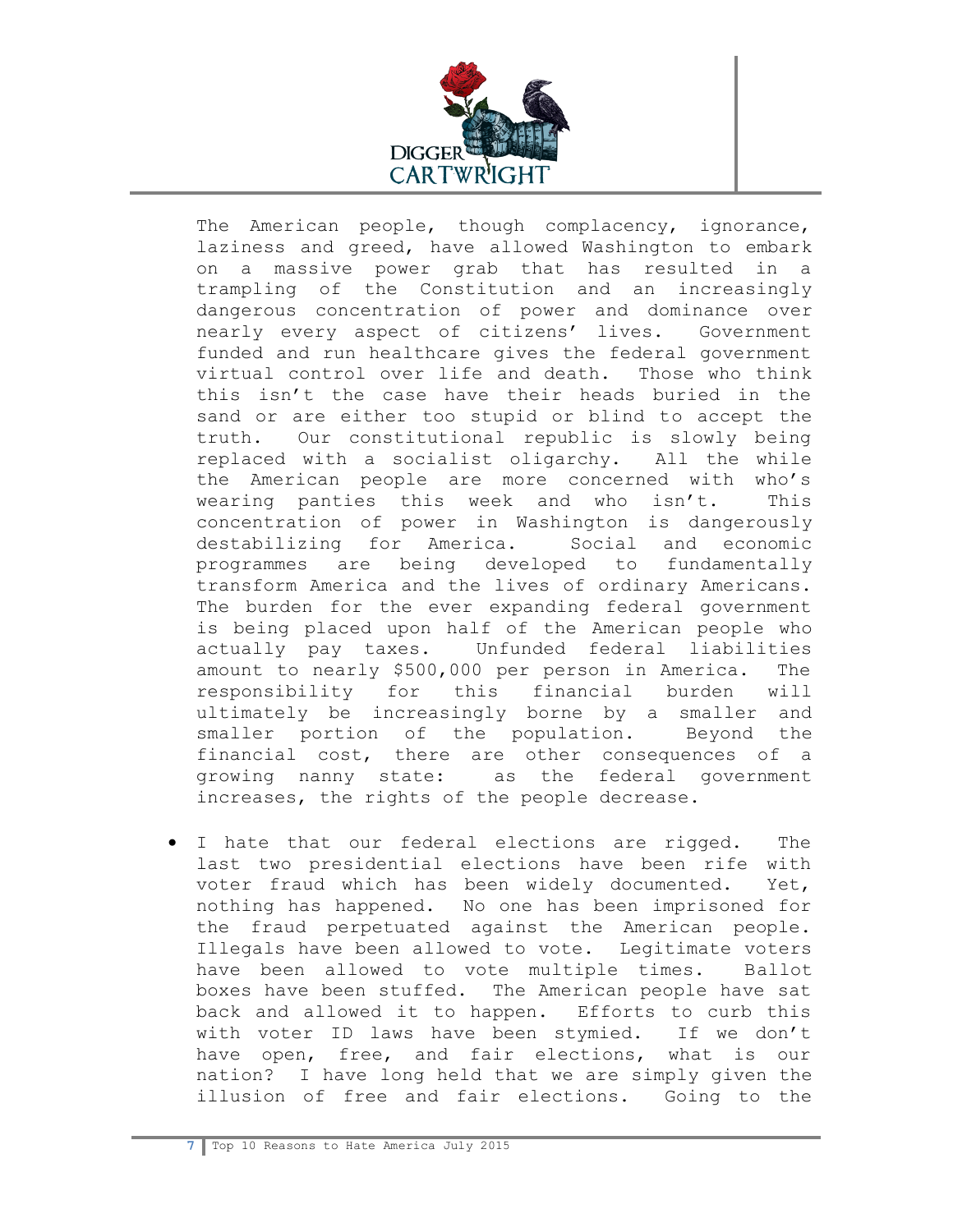

polls on election day is just a dog and pony show to keep the masses happy. Yet, the outcome of each election is largely predetermined. The establishment, in both parties, ensures that only the candidates they want and hand select are put up for public office. Mitt Romney was the heir apparent for the Republican nomination after John McCain's loss in the presidential election in 2008. Yes, there were other candidates for the Republican nomination, but the establishment ensured that Mitt Romney was the ultimate nominee though a systematic dismantling of the competition through vile character assassinations and muckraking. In the current election cycle, Hillary Clinton is the heir apparent for the Democratic party, having seemingly been anointed by the establishment. Constitutional republic or oligarchy?

Equally as disappointing is the fact that the American people basically have to choose between two candidates from the main parties. Third party candidates are kept out of debates and have no media exposure for fear they will poach votes from the two main parties and compromise their holds on power. The politically aligned media ensures third party candidates remain in the political wilderness. We have free and fair elections…but you really only have two viable options to vote for since the third party candidates have no chance of getting elected.

 I hate that the federal government is more concerned about the rights of immigrants and minorities than the rights of taxpaying citizens. Anyone who denounces illegal immigrants is a racist bigot. Anyone who opposes the views, wants, and demands of certain minorities is a racist bigot. If you feel we should deport illegal immigrants from Mexico, Russia, South America, Africa, the Middle East or Europe because they have broken the laws of our nation, you are a racist bigot. If you don't feel that they have a right to stay here and work and get government benefits and vote and all the while not pay taxes, you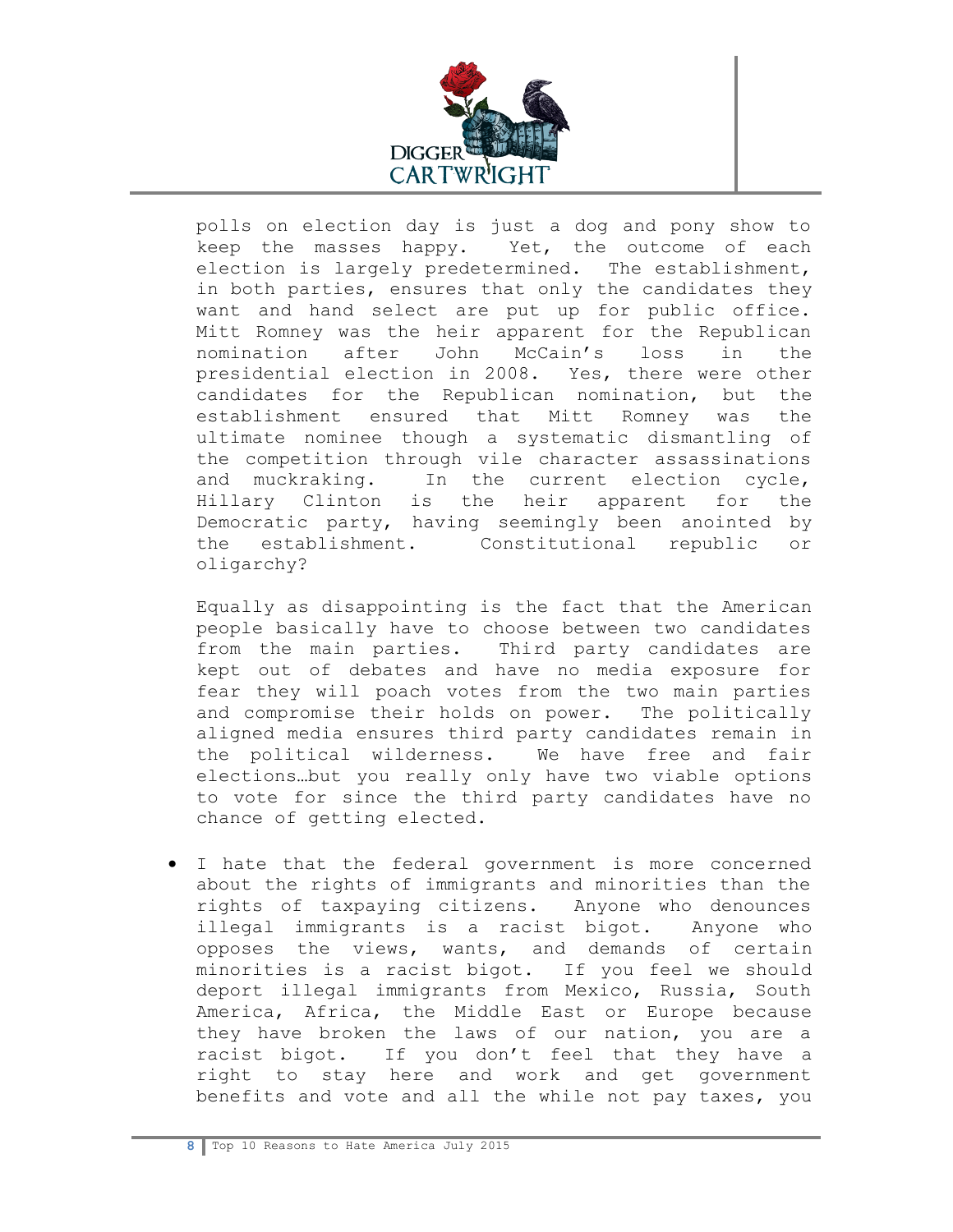

are a racist bigot. If you don't agree that illegal immigrants here have the same rights as true American citizens and taxpayers, you are a racist bigot. If you believe that Muslims should not be given the right to wear burkas in the workplace, even if it intimidates you or your family, you are a racist bigot. If you object to homosexuality on religious grounds, you are a racist bigot. If you don't believe that the rights of illegal immigrants and the views of those in the minority are more important than your own rights and views, you are a racist bigot. If you don't believe we should allow illegal immigrants to come here and stay, you are a racist bigot. If you believe we should protect our borders and enforce our immigration policy, you are a racist bigot. If you don't believe we should bow down to immigrants and those from other religions and cultures and their desires to fundamentally change America to their way of life and their belief systems, you're a racist bigot. Well, then, I guess I'm just a racist, bigot, bastard!

I still believe in the promise of America. I believe in our constitutional republic, and I believe in the Constitution. Despite all our problems, America, the institution, remains the greatest country and institution of government in the world. That's why millions of peoples throughout the world seek desperately to come here for the opportunity of a better way of life for them and their families. No one is flocking to China or Mexico, and no one is flocking to get Euros or Yen. Yet, Americans born free in our country and bred here take this for granted. It is altogether too easy to do this. Likewise, it is altogether too easy to sit idly while rights are trampled and while the federal government seeks more and more control over our lives. And, it is very easy to criticize America and fault the institution for the problems plaguing the nation.

Rather, the blame for the decline in America should be blamed not on the constitutional republic but a number of other factors. I love America and what she represents. I want America to be the greatest place on Earth and in the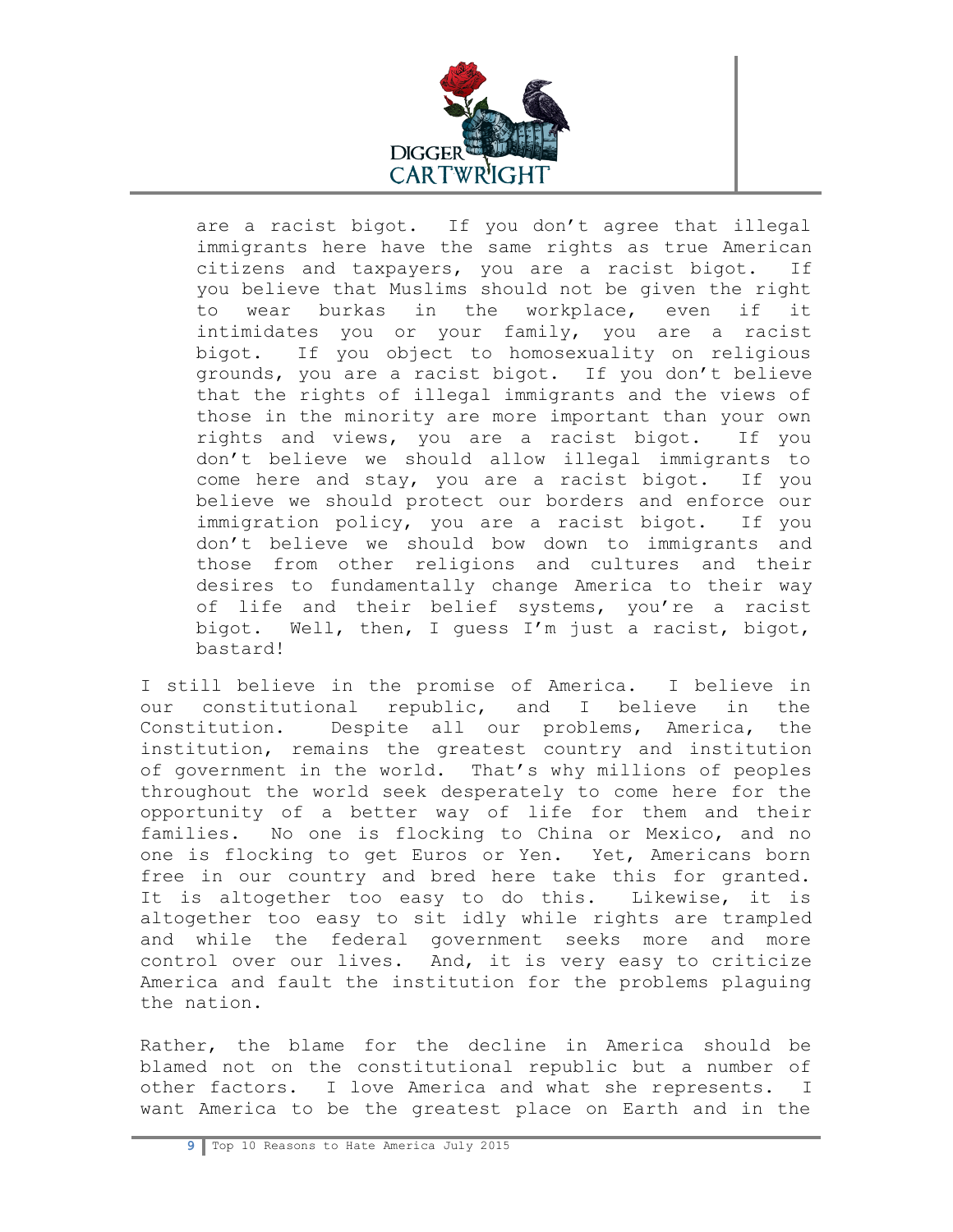

history of the world, but we're falling short of that. I certainly don't hate America, and I wouldn't trade it for anything. I hate what's happening in America and what's happening with our society to weaken this great nation from within.

I hope that we have not gone too far down the path of selfdestruction. However naive, I still want to believe in the goodness of the American people and that collectively we will make decisions to ensure that America remains the land of the free and the home of the brave. It will take courage and effort. It will take education about the issues and the problems facing our great nation. But collectively, I hope that we will come together to right the American ship which has been adrift the last few years.

**About Mr. Cartwright**—Digger Cartwright is the award-winning author of several mystery stories, teleplays, and novels including *The Versailles Conspiracy*, a modern day political thriller, *Murder at the Ocean Forest*, a traditional mystery novel set in the 1940s, *The House of Dark Shadows*, a psychological thriller, *The Maynwarings: A Game of Chance*, a mystery set in the Old West, and *Conversations on the Bench,* an inspirational/motivational novel. His books are available in hardback, paperback, and e-book format through his website, [www.DiggerCartwright.com,](http://www.diggercartwright.com/) on-line booksellers and bookstores. *The House of Dark Shadows*, *The Maynwarings*, and *Conversations on the Bench* all won first place in various categories in the 2015 Regional Excellence Book Awards. They were also finalists in the Beverly Hills Book Awards competition in 2015.

Mr. Cartwright has contributed to a number of articles on a wide range of financial, strategic planning, and policy topics. He frequently contributes articles, commentaries, and editorials focusing on current economic and political topics for the private think tank, Thinking Outside the Boxe.